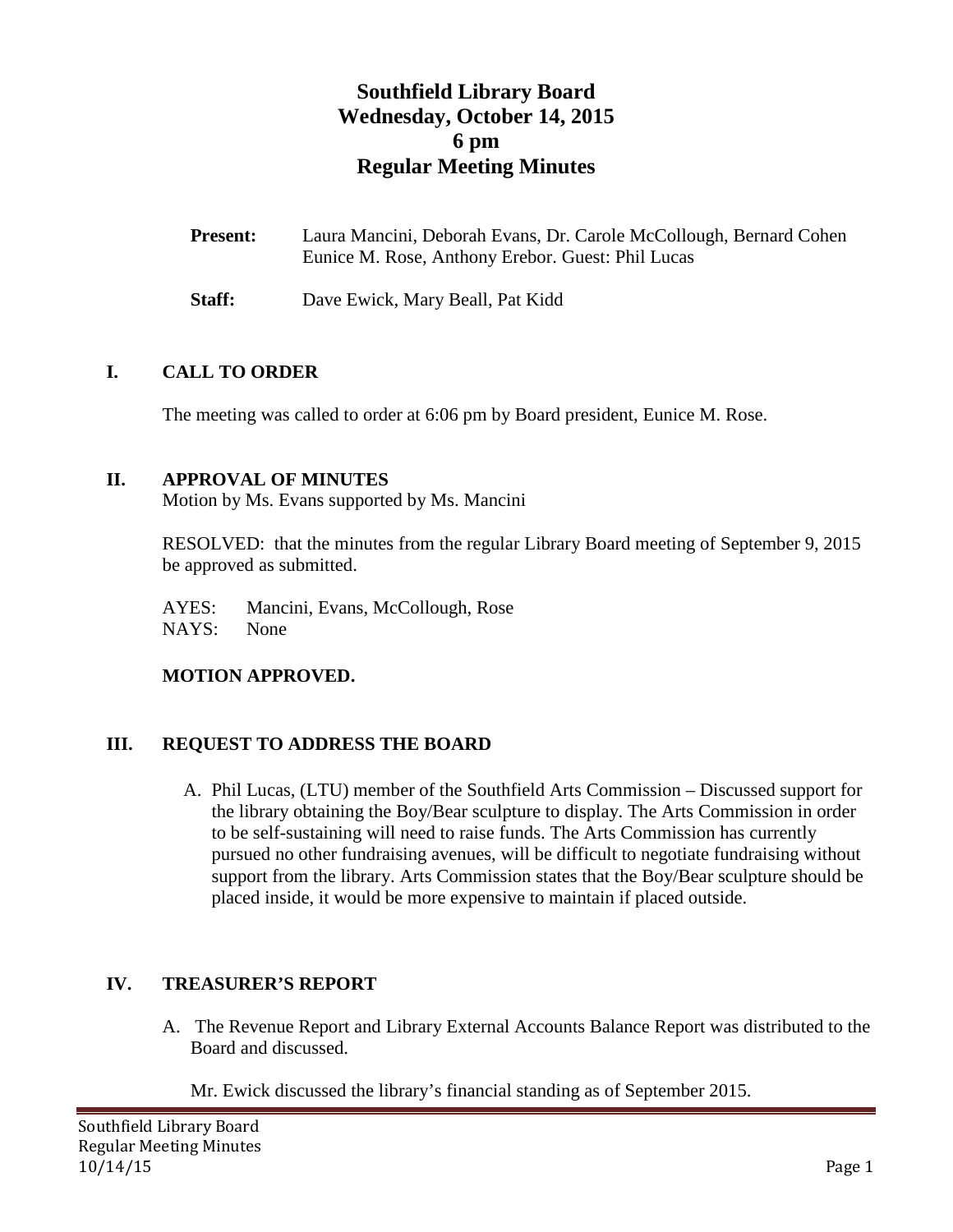Motion by Ms. Evans supported by Ms. Mancini

RESOLVED: that the Treasurer's Report of July/August 2015 be approved as submitted.

| AYES: | Mancini, McCollough, Evans, Cohen, Rose |
|-------|-----------------------------------------|
| NAYS: | None                                    |

## **MOTION APPROVED.**

# **V. REPORTS**

- A. Jr. Library Board Report: Meeting on October 5, 2015. JLB members decorated pumpkins that are placed at each public service desk. The JLB board is planning a canned food drive to benefit the South Oakland Shelter. Information will be forth coming regarding dates and location of bins. Next meeting is scheduled for October 18, 2015.
- B. Deputy Librarian's Report: Mary Beall
	- Building Update: Efforts are underway to obtain the process for meeting with the Library Building Authority to discuss needed maintenance repairs to the library such as sealing the windows and repairing the roof.
	- Staffing Update: Security training is taking place for new employees and refreshers are being given to all employees. LIC/CIC/Security meetings will continue to keep staff updated on current and changing security concerns.

## **VI. OLD BUSINESS**

.

A. Sue Ward- City Legal Department: A lengthy discussion ensued in which the City Attorney discussed the Northland Art Purchase.

Library cannot loan money but could purchase Dead Sea Scrolls and contract Arts Commission to market and sell items. Ms. Evans opposes further fundraising efforts regarding the Dead Sea Scrolls and this was supported by Ms. Mancini

City will draft invoice to library to obtain \$250,000.00 from the Miller Trust Fund. The Miller Trust Fund is not a restricted fund and can be used by the library.

Discussion tabled until after election to draft a proposal to City Council to obtain the Boy/Bear sculpture if the library agrees to pay for moving and restoration.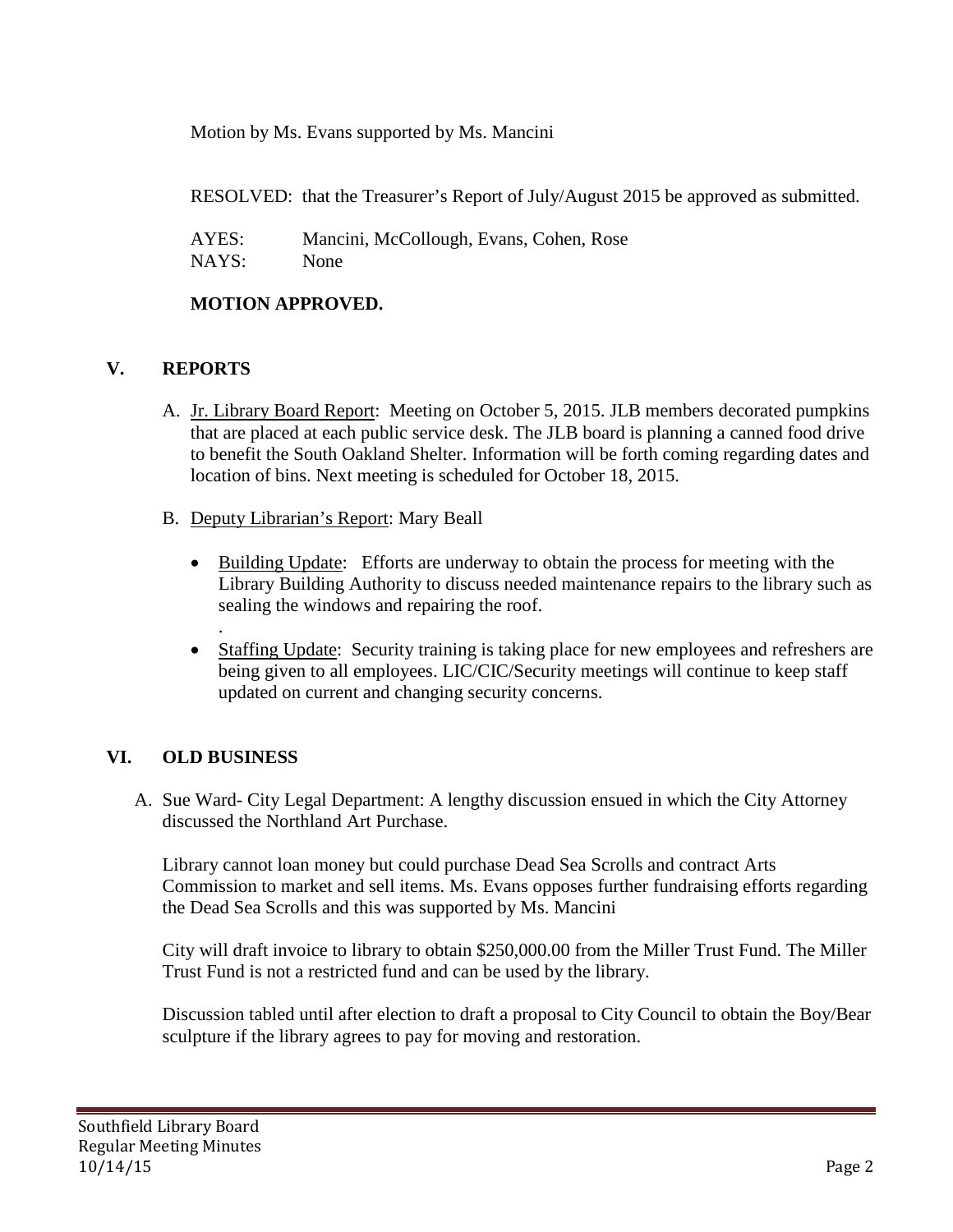Ms. Ward noted that the City of Southfield Northland purchase was paid from restricted funds used for economic development initiatives.

B. Friends Book Cellar Update: Friends held their first book sale in the new space, and it was well received by patrons. The Friends Annual meeting will take place on October 21, 2015 with a Gala to celebrate the opening of the new bookstore on October 22, 2015.

#### **VII NEW BUSINESS**

- A. Library Board Calendar 2016: Board members were given a proposed 2016 calendar to review and discuss at next meeting set for November 18, 2016
- B. Board agreed to the Southfield Public Library Board meetings being recorded with audio only beginning with the November 18, 2015 meeting.

Motion by Ms. Evans and supported by Ms. Mancini

RESOLVED: The Library Board meeting will be recorded with audio only beginning on November 18, 2015

. AYES: Mancini, Evans, McCollough, Cohen, Rose NAYS: None

## **MOTION APPROVED**

- C. Friends of the Southfield Public Library board member Darla Van Hoey will address the board at the November 18, 2015 meeting regarding a request for the library to purchase a computer for Southfield Historical Society
- . D. Request by Ms. Evans to select Board officers at the next board meeting on November 18, 2015. Library Board Vice President Dr. Carole McCollough will conduct the search.

#### **VII ALL OTHER BUSINESS**

- A. Programming:
- B. Correspondence:
- C. Other upcoming events  $A_{\cdot}$

## **VIII PUBLIC COMMENTS**

NONE.

## **IX ADJOURNMENT**

Motion by Ms. Evans and supported by Ms. Mancini